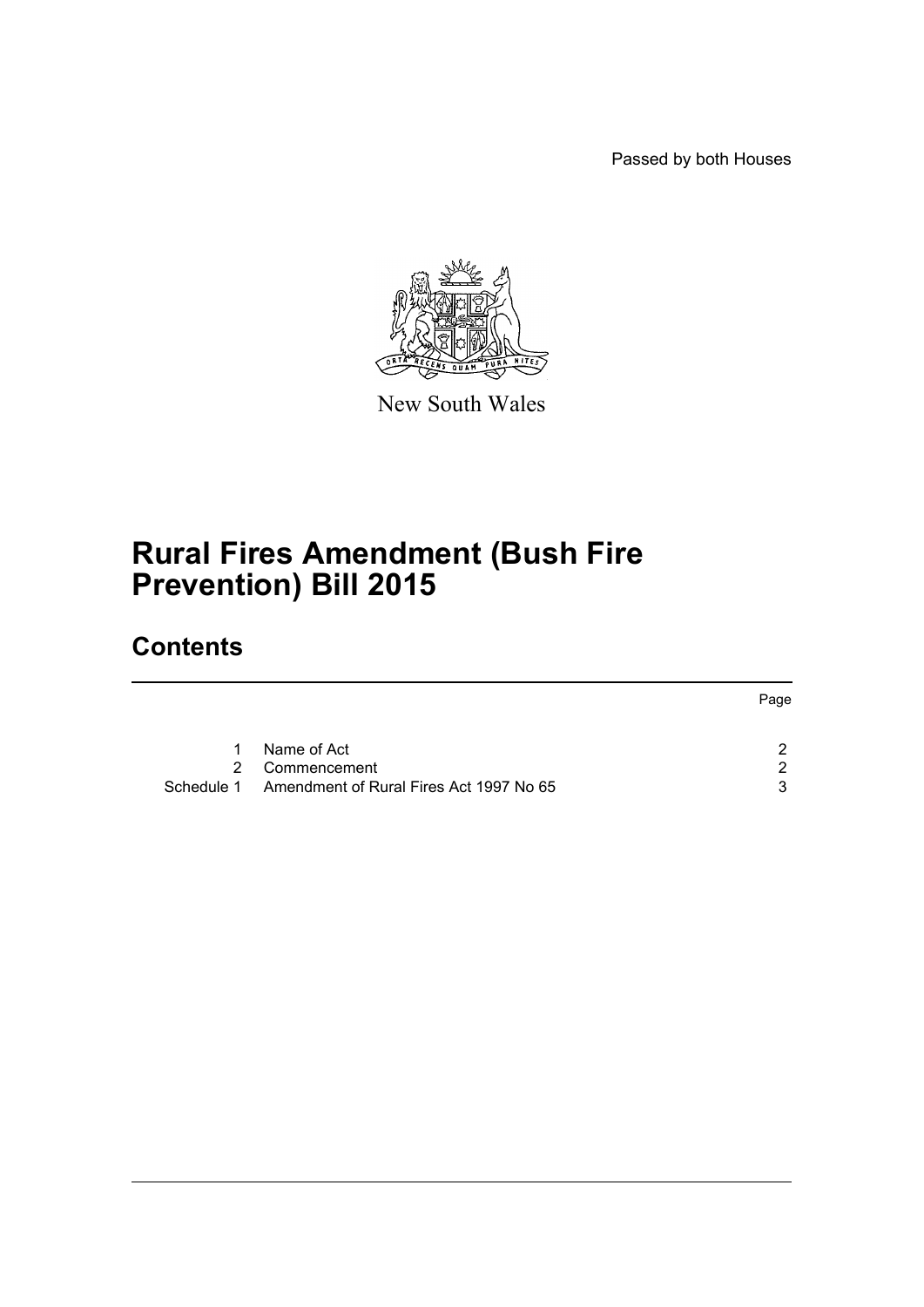*I certify that this public bill, which originated in the Legislative Assembly, has finally passed the Legislative Council and the Legislative Assembly of New South Wales.*

> *Clerk of the Legislative Assembly. Legislative Assembly, Sydney,* , 2015



New South Wales

# **Rural Fires Amendment (Bush Fire Prevention) Bill 2015**

Act No , 2015

An Act to amend the *Rural Fires Act 1997* to make provision with respect to bush fire hazard reduction work and vegetation clearing work.

*I have examined this bill and find it to correspond in all respects with the bill as finally passed by both Houses.*

*Assistant Speaker of the Legislative Assembly.*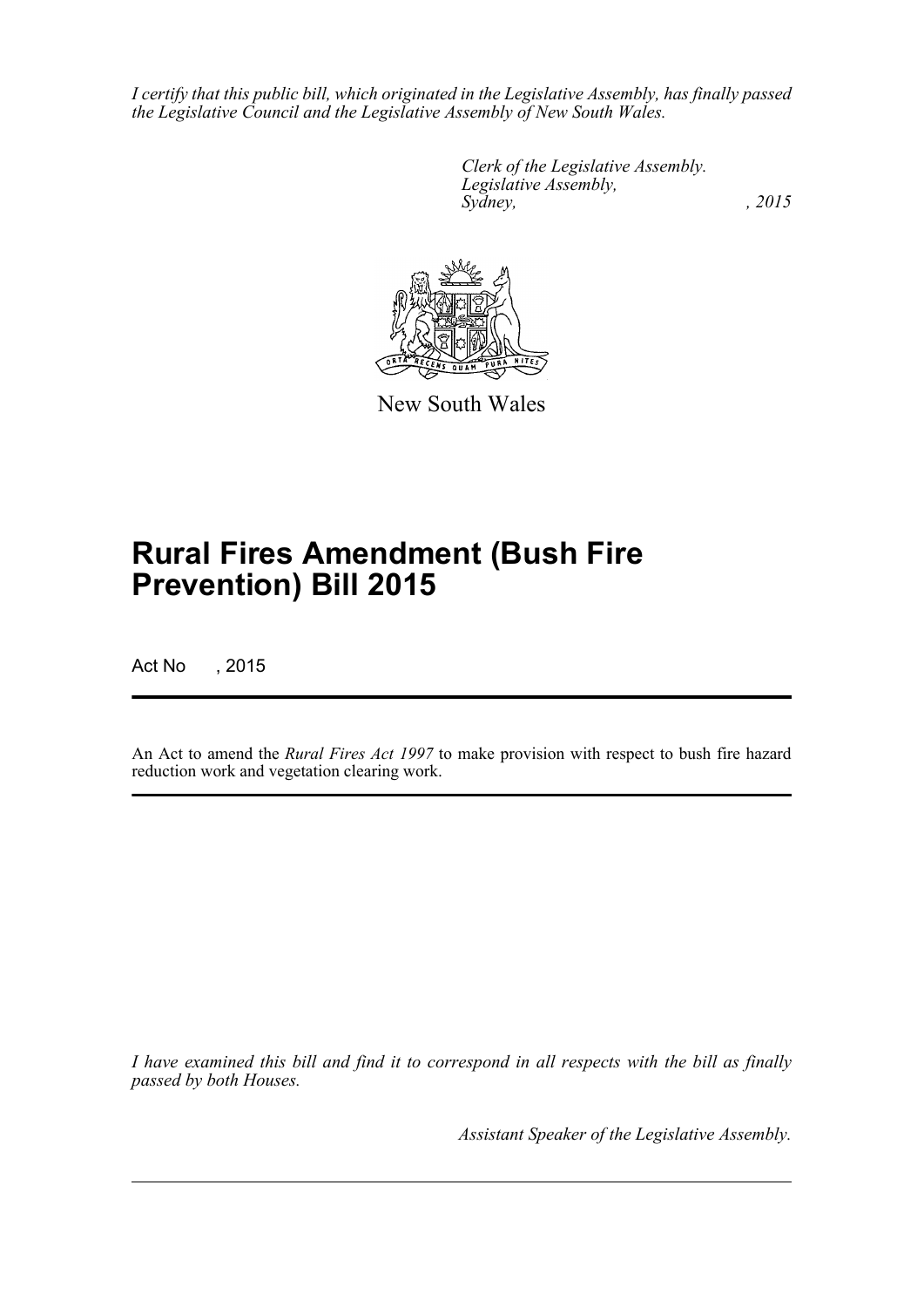### <span id="page-2-0"></span>**The Legislature of New South Wales enacts:**

### **1 Name of Act**

This Act is the *Rural Fires Amendment (Bush Fire Prevention) Act 2015*.

### <span id="page-2-1"></span>**2 Commencement**

This Act commences on the date of assent to this Act.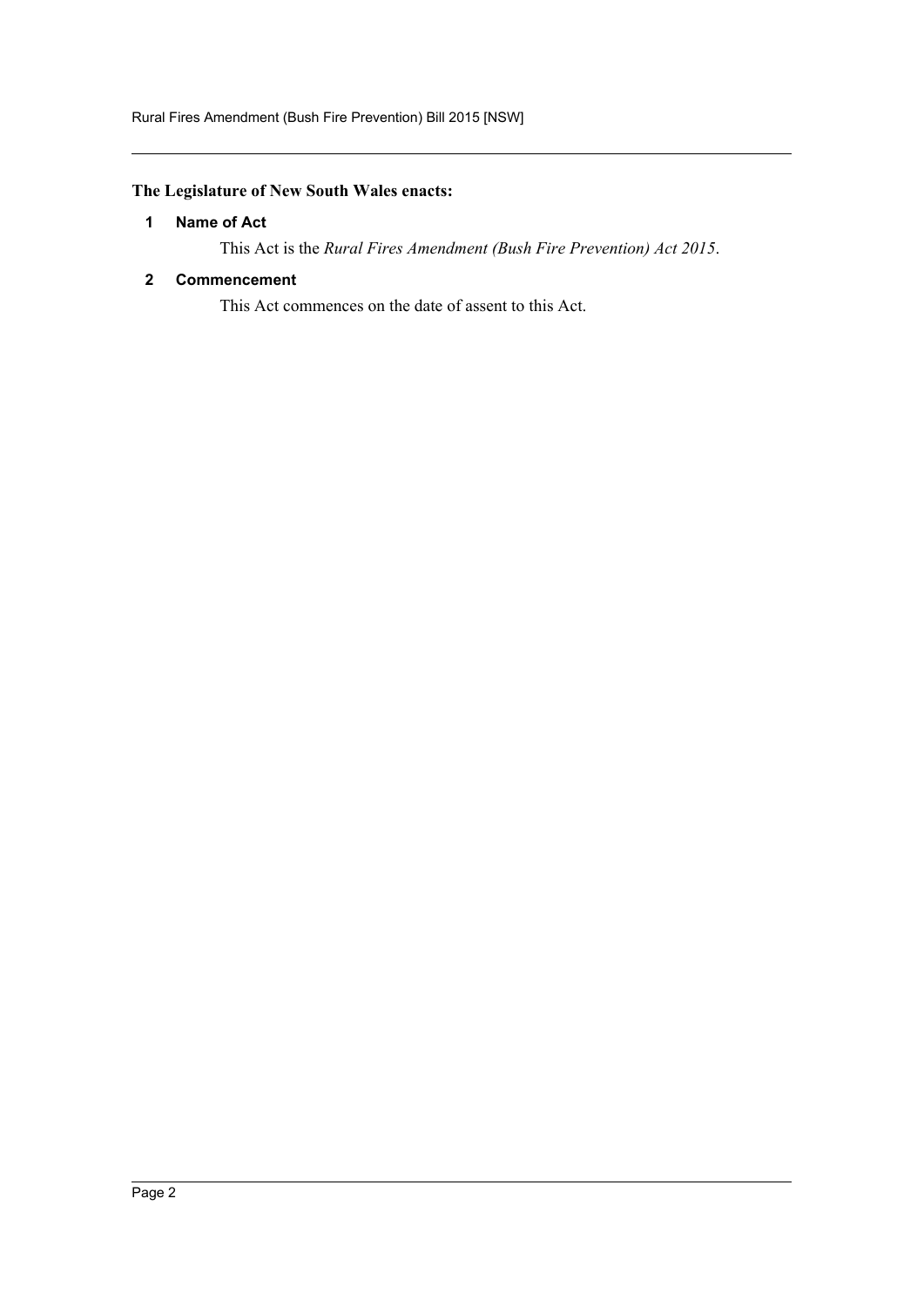### <span id="page-3-0"></span>**Schedule 1 Amendment of Rural Fires Act 1997 No 65**

### **[1] Section 100C Carrying out of bush fire hazard reduction work**

Omit "Act if" from section 100C (4). Insert instead "Act only if".

### **[2] Section 100C (5)**

Insert after section 100C (4):

- (5) A person is not guilty of an offence under any of the following Acts merely because of the carrying out of bush fire hazard reduction work in accordance with subsection  $(4)$ :
	- (a) *Coastal Protection Act 1979*,
	- (b) *Environmental Planning and Assessment Act 1979*,
	- (c) *Fisheries Management Act 1994*,
	- (d) *Heritage Act 1977*,
	- (e) *Native Vegetation Act 2003*,
	- (f) *Protection of the Environment Operations Act 1997*,
	- (g) *Soil Conservation Act 1938*.

**Note.** Failure to comply with subsection (4) (a), (b) and (c) when carrying out bush fire hazard reduction work may expose a person to offences under the Acts referred to above.

### **[3] Section 100P Definitions**

Omit the definition of *tree*. Insert in alphabetical order:

*farm shed* means a building that:

- (a) is erected on land that is in one of the following land use zones (or in the case of land that is zoned under an environmental planning instrument other than an instrument made in the form of a Standard Instrument—a land use zone that, having regard to the objectives of the zone, has the substantial character of any of the following land use zones):
	- (i) RU1 Primary Production,
	- (ii) RU2 Rural Landscape,
	- (iii) RU4 Primary Production Small Lots, and
- (b) has a floor area of more than 50 square metres, and
- (c) is used by a primary producer wholly or substantially for a purpose associated with carrying on one or more of the following primary production businesses:
	- (i) the cultivation or propagation of plants or fungi, or their products (including seeds, spores, fruits, grain, flowers, vegetables, tobacco, bulbs and oils), but not a plant nursery,
	- (ii) bee keeping or aquaculture (within the meaning of the *Fisheries Management Act 1994*),
	- (iii) the rearing or grazing of livestock, including horses, cattle, sheep, pigs, goats or poultry or other birds, for the purpose of selling the livestock or products derived from the livestock, and
- (d) if it is used for processing products—is used for processing products a majority of which are produced on the property on which the building is erected, and
- (e) is not a moveable building.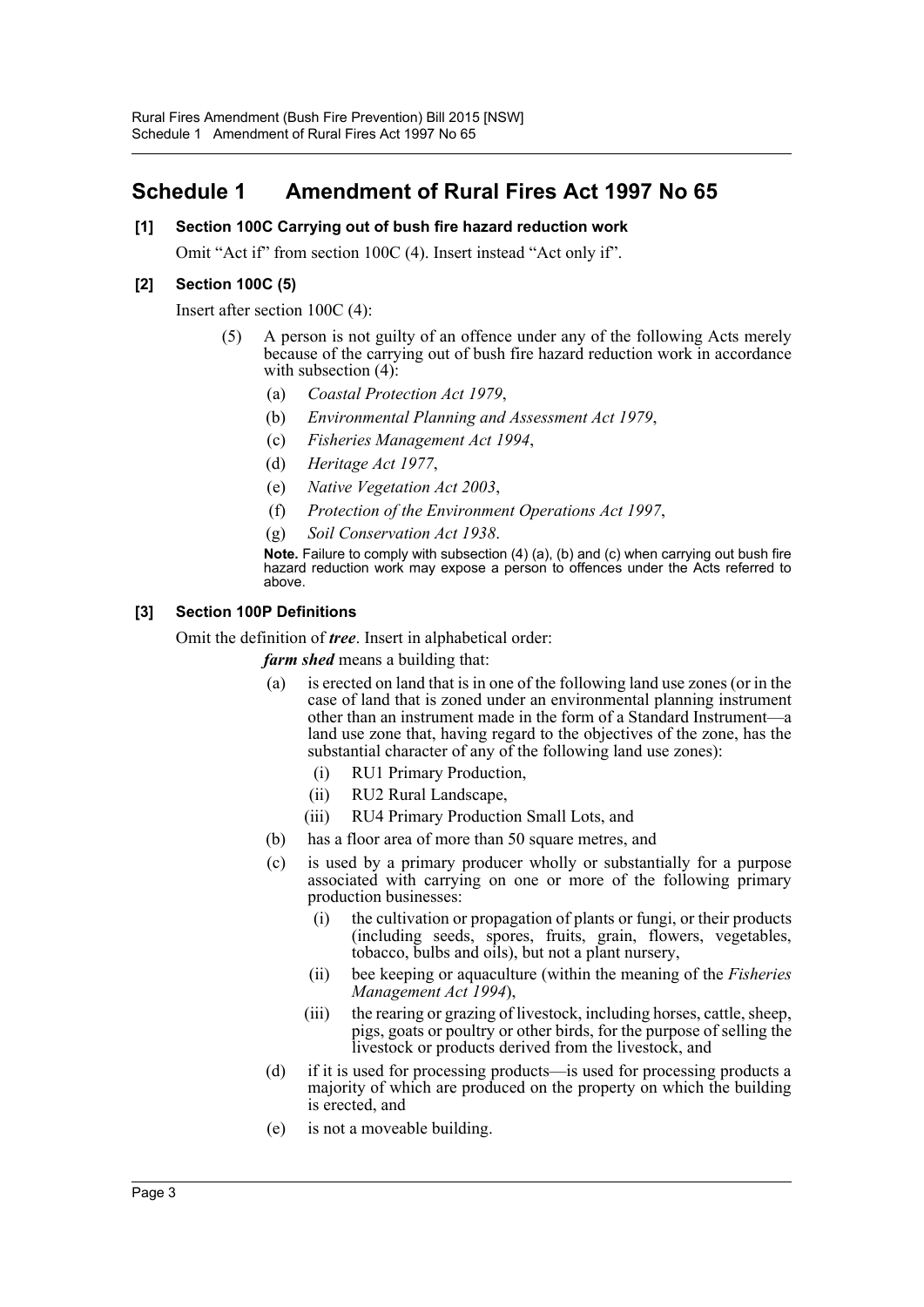*tree* means a perennial woody plant that is 3 or more metres in height and that has one or more self-supporting trunks (at least one of which has a circumference at a height of 1.3 metres above the ground of more than 0.3 metres), but does not include a woody plant that is:

- (a) a shrub, which is a small, low growing, woody plant with multiple stems, or
- (b) a vine, which is a woody plant that depends on an erect substrate to grow on.

### **[4] Section 100R**

Omit the section. Insert instead:

### **100R Carrying out vegetation clearing work**

- (1) This section applies to the following buildings only:
	- (a) a building containing habitable rooms that comprises or is part of residential accommodation or a high-risk facility (but not if there is no lawful authority for the use of those rooms as habitable rooms),
	- (b) a building that is a farm shed (but not if there is no lawful authority for the use of the building as a farm shed).
- (2) The owner of land in a 10/50 vegetation clearing entitlement area may carry out any of the following vegetation clearing work on the land if the work is carried out in accordance with the requirements of this section:
	- (a) the removal, destruction (by means other than by fire) or pruning of any vegetation (including trees or parts of trees) within 10 metres of an external wall of a building,
	- (b) the removal, destruction (by means other than by fire) or pruning of any vegetation, except trees or parts of trees, within 50 metres of an external wall of a building.
- (3) Vegetation clearing work may be carried out under this section despite any requirement for an approval, consent or other authorisation for the work made by the *Native Vegetation Act 2003* or the *Environmental Planning and Assessment Act 1979* or any other Act or instrument made under an Act.
- (4) A tree must not be removed or destroyed under subsection (2) (a) unless part of a trunk of that tree, having a circumference at a height of 1.3 metres above the ground of more than 0.3 metres, is within 10 metres of the external wall of the building.
- (5) If there is no external wall of a building on land owned by a person that authorises particular vegetation clearing work under this section, the person may rely on an external wall of a building on adjoining land to authorise the clearing. However, the person must not carry out the work unless he or she has obtained the written consent to the particular vegetation clearing work of each owner of adjoining land on which there is an external wall of a building that could be used to authorise the work.

**Note.** For example, a tree on a person's land that is more than 10 metres away from the person's home but that is within 10 metres of the homes of 2 neighbours could be removed under this section only if both of those neighbours provide written consent.

(6) Vegetation clearing work is not authorised to be carried out under this section on land unless it is carried out by or with the authority of the owner of the land.